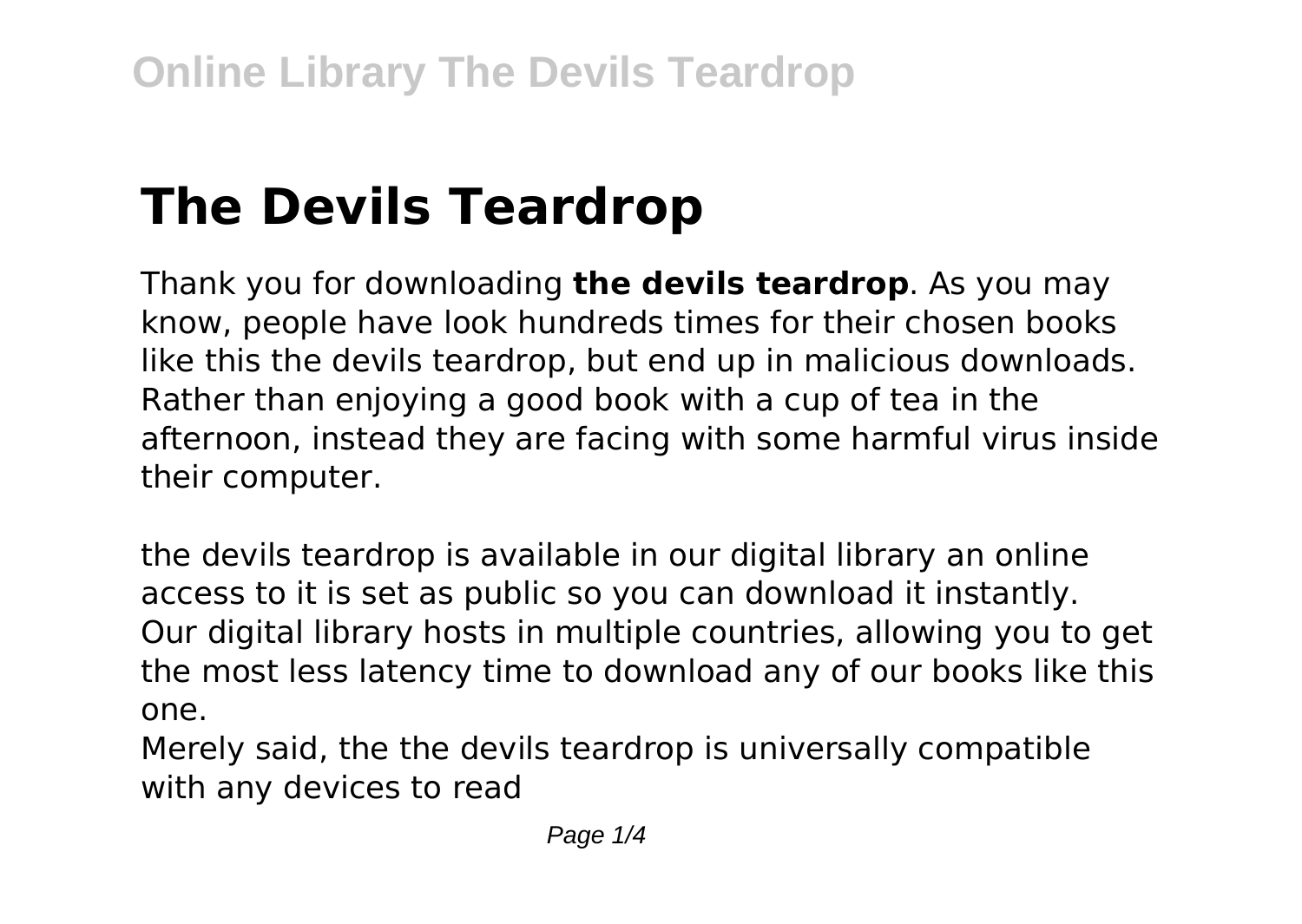My favorite part about DigiLibraries.com is that you can click on any of the categories on the left side of the page to quickly see free Kindle books that only fall into that category. It really speeds up the work of narrowing down the books to find what I'm looking for.

#### **The Devils Teardrop**

Anheuser-Busch, a wholly owned subsidiary of Anheuser-Busch InBev SA/NV, is the largest brewing company in the United States, with a market share of 45 percent in 2016.. The company operates 12 breweries in the United States and nearly 20 in other countries, which increased after Anheuser-Busch InBev SA/NV acquired SABMiller in 2016. Brands include Budweiser, Busch, Michelob, Bud Light, and ...

### Anheuser-Busch brands - Wikipedia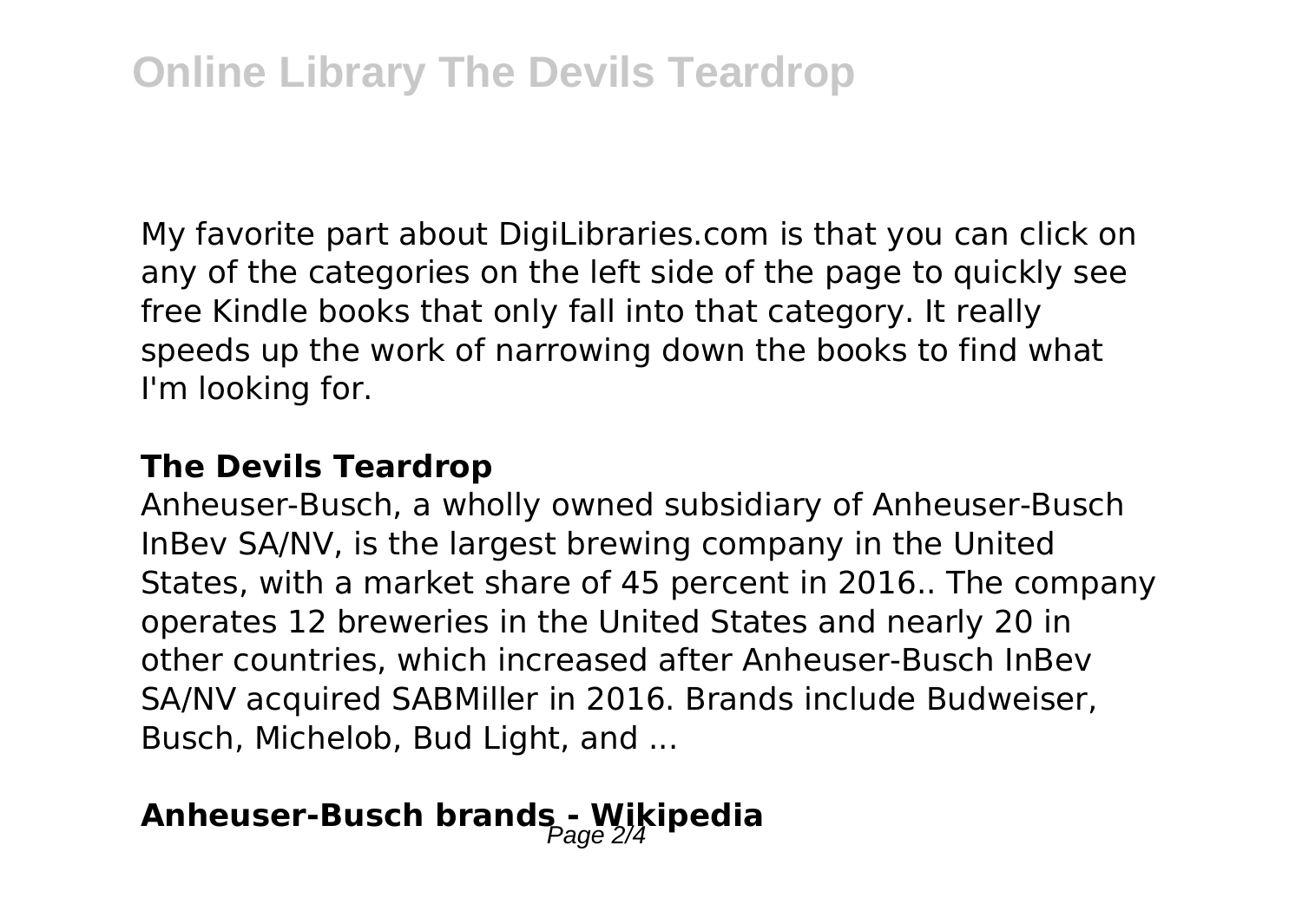North Carolina Tar Heels Teardrop Flag and Stand Kit \$ 109.95. Gonzaga Bulldogs Nation Flag \$ 29.95. Southern Cal USC Trojans 3x5 Foot Flag \$ 29.95. Oregon Ducks Eyes Flag \$ 29.95. Clemson Tigers Eye House Flag \$ 31.95. Michigan Wolverines Go Blue House Flag \$ 19.95. Texas Tech Red Raiders Wall Hanging \$ 29.95.

**College Flags, College Pennants, College Banners at ...** COSTS: We offer a flat shipping rate of \$4.99 for the lower 48 United States (additional costs for Hawaii and Alaska).. HANDLING TIME: Most of our products ship out within 5-7 business days from the original purchase date.. SHIPPING TIME: Shipping time can vary slightly, depending on your location and package weight, but typically is 2-8 business days.

#### **Fan Shop HQ - The Best Merchandise for your Favorite NFL** ... *Page 3/4*